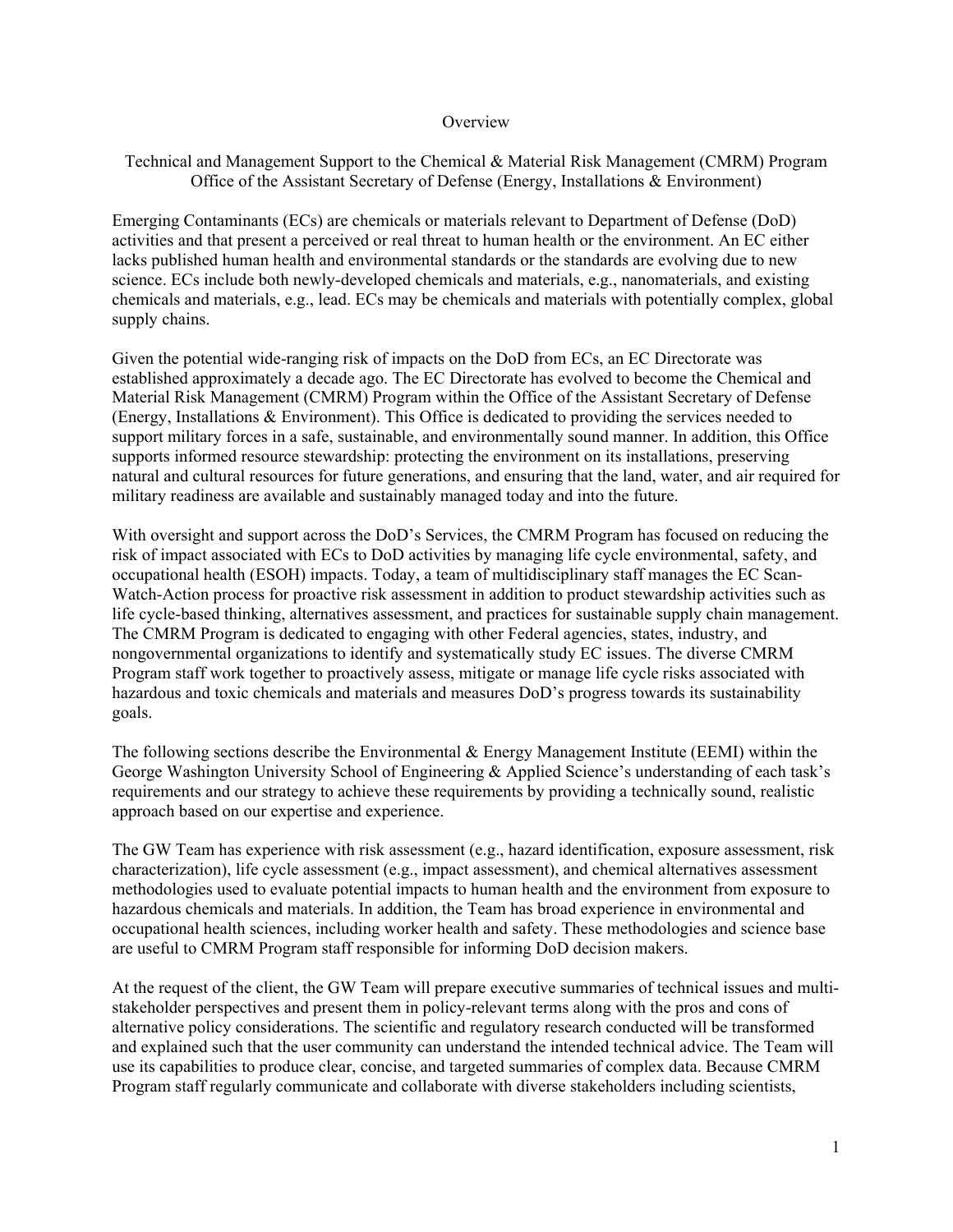engineers, economists, policy makers, and executive decision makers who are both civilian and military, the Team's communications will appropriately align with the intended audience.

Deliverables for this task may include point papers that aim to concisely express areas of agreement and disagreement, background papers that provide a basis for decision making, presentations, and memoranda and other executive correspondence. The GW Team is familiar with these various types of policy mechanisms and has experience constructing Risk Alerts for the DoD Services on lead and phthalates as well as memoranda on risk management options for sustainable product stewardship. The GW Team recognizes and understands that assignments will require development of defensible positions often with time-sensitive, short turnaround. The Team has experience with time sensitive production of written documents. For example, Team members have produced science-based memoranda for management briefings, technical manuscripts for peer-review, and critical review of manuscripts at the request of scientific and technical journals. In addition, the Team's broad and deep knowledge of chemical-specific environmental and occupational health aspects and science policy expertise, including in-depth knowledge of regulatory review processes, position them for success in providing technical and management support on tasks relevant to the CMRM Program during the period of performance. All deliverables will be written to be understood by the intended audience and formatted using governmentspecific templates when needed.

The GW Team will work with representatives across the DoD to adjudicate their input and develop consensus-based comments to be submitted to the Environmental Protection Agency (EPA) regarding the Toxic Substances Control Act (TSCA) Work Plan Chemicals and associated support documentation. The TSCA Work Plan is a cross-divisional effort at EPA that uses a systematic process for screening existing chemicals based on hazard, exposure, and persistence and bioaccumulation potential. EPA's chemical safety program uses the TSCA Work Plan to focus its activities so that chemicals identified as having the highest potential for hazard and exposure are assessed and, if warranted, subject to risk reduction actions. It is expected that EPA will issue relevant draft assessments and other supporting information that will require DoD's input during the period of performance. Comment review, adjudication, and compilation will occur as needed based on the issuance of these assessments and information from the EPA.

EPA has used the TSCA Work Plan Chemical Assessment Process to strengthen its chemical safety work. In June 2016, the Frank R. Lautenberg Chemical Safety for the 21<sup>st</sup> Century Act was signed into law. This action reforms the Toxic Substances Control Act (TSCA) and establishes new regulatory requirements for EPA to ensure health-based protections. Actively monitoring EPA's progress in achieving their new regulatory requirements and coordinating how these requirements change the Work Plan schedule will be important to ensuring proactive chemical and material risk management at the DoD.

The GW Team is accustomed to providing comment review and adjudication to reach consensus. Team members participate in several consensus-based organizations (e.g., ASTM and ASHRAE) in support of the development of standards that promote sustainable decisions about chemicals and materials. The Team has been on both sides of the comment process: reviewing draft working documents and providing technical comments grounded in science and consolidating technical comments across a government division and across a government agency. Also, the GW Team has experience with DoD's comment adjudication process to include requests for review, tabularization of comments, and review to eliminate duplicates and resolve or clarify discrepancies. The Team recognizes that DoD's process aims to gather input across Services and funnel them into a consolidation process the outcome of which is a clear and consistent message that best represents DoD's mission.

The GW Team will review the draft DoD Guidance on Integrating Sustainability into DoD Acquisitions (also referred to as the Sustainability Analysis) for technical soundness and consistency with existing DoD policies. Also, the GW Team will assist in the demonstration of the methodology proposed in the